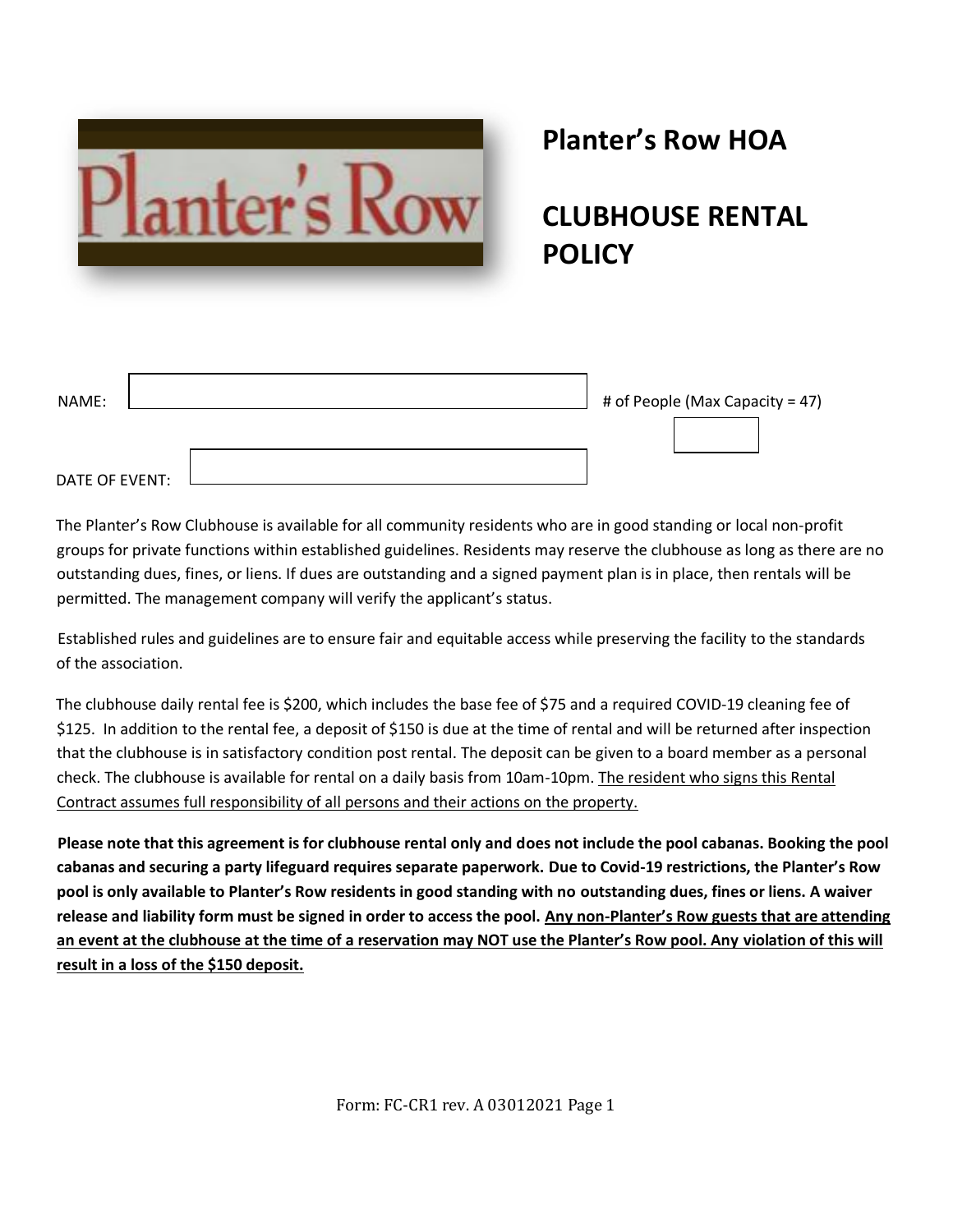## Clubhouse Rental Guidelines

Please initial inside each box indicate you have read, understand, and agree to adhere to the policy**.** 

1. The Planter's Row Board of Directors, PR Social Committee, and any standing committees, have priority over private use requests and will be able to use the clubhouse at no cost. The clubhouse is reserved for the PR Social Committee for all National holiday dates. If the social committee does not require the use of the clubhouse on a specific holiday, then reservations are permitted on a first come, first served basis. The PR Board, social, and other standing committees have no time restrictions. If you have rented the clubhouse, your rental will take precedence if it was accepted before a neighborhood event.

2. Only Residents in good standing or approved non-profit community groups may reserve the Clubhouse for private social functions. Residents may reserve the clubhouse as long as there are no outstanding dues, fines, or liens. If dues are outstanding and a signed payment plan is in place, then rentals will be permitted. The management company will verify the applicant's status. Private rentals are based on a first come, first served basis.

3. The Clubhouse may not be used for any type of commercial or profit-making function. Residents may not rent the Clubhouse on behalf of another party, group or organization.

4. The resident or reserving party must be present for the duration of the event. The renting party assumes all responsibility for damages, cleaning or missing items. The renting party also assumes full responsibility for the conduct of their invited guests and for any damage or disrepair to the facility. Charges for damages, cleaning, and missing items shall be deducted from the security deposit, should the need arise. If damages, cleaning, or missing items exceeds the security deposit amount, the homeowner/resident shall be liable for the difference and a charge shall be placed on the homeowner's account with the HOA.

5. Rental request shall be made no more than 60 days before the required date of the rental, and are strictly on a first come, first served basis. In the event of special circumstances, such as a wedding, earlier approval may be granted by the board. Residents are limited to 2 rentals per calendar year (the board reserves the right to approve if there are extenuating circumstances on a case-by-case review). If there are multiple requests for the same date on consecutive years, the rental shall be awarded to the person unsuccessful the prior year.

6. Animals are not allowed in the clubhouse unless it is a trained service animal. Smoking, the use of tobacco products and vaping are prohibited inside the clubhouse.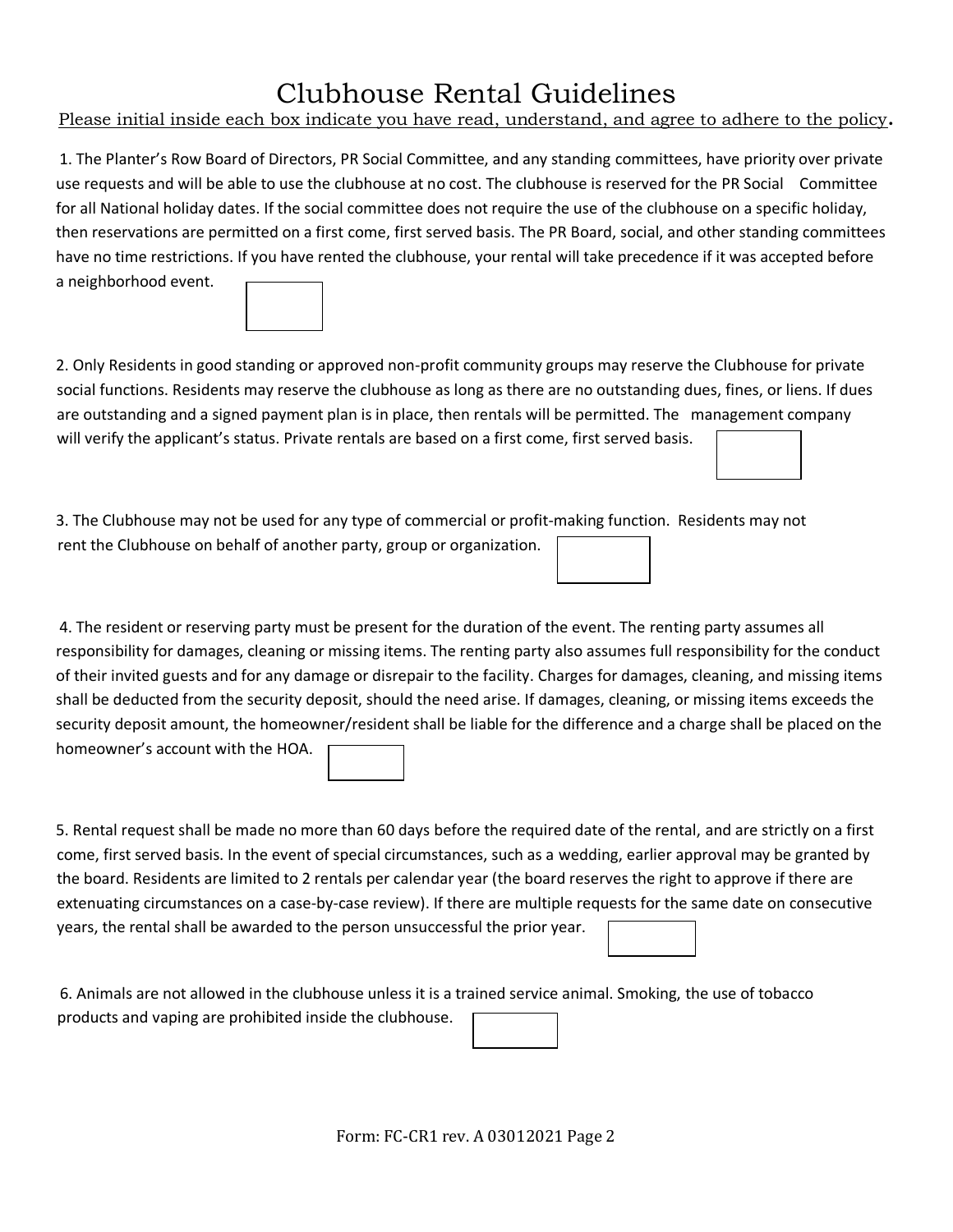7. All items brought in by the renting party, including rental equipment, must be removed from the facility at the end of the rental time unless previous arrangements have been approved by the board.

| 8. Decorations may not be attached in any way to the walls or ceiling. DO NOT tape, tack, nail anything to the walls |  |
|----------------------------------------------------------------------------------------------------------------------|--|
| or ceiling. There are hooks provided in the ceiling to be used for festive adornments.                               |  |

9. The maximum capacity of the clubhouse is 95 people. Due to the impact of COVID-19 restrictions, the clubhouse will limit its capacity to 50%, which is 47 people. The number of individuals should not exceed this number. If you exceed this number during your rental at any given time, Planter's Row HOA reserves the right to withhold the security deposit with no return. The board reserves the right to visit the event to confirm compliance with capacity limits.

10. Renters are required to walk through the facility checking functionality and noting any issues upon taking possession of the clubhouse. Any issues should be reported by telephone or email to the management company within 30 minutes of the commencement of rental time. Failure to do so will mean the homeowner/resident is responsible for any equipment malfunction, or missing items.

11. Reservations require the completion of the reservation form and should be submitted to Cedar Management Group a[t clubhouse@mycmg.com.](mailto:clubhouse@mycmg.com) You will receive confirmation once all forms, which includes the reservation form and the waiver release and liability form, have been submitted and approved. Rental payment of \$200 and a deposit of \$150 is required to reserve the clubhouse. Payments can be mailed to the address below or paid online through the portal at web.mycmg.com.

Planter's Row c/o Cedar Management Group Box 26844 Charlotte, NC 28221

12. All furnishings will need to be placed in their original positions by the renting party, except for tables and chairs. **Please leave tables and chairs out so they can be properly cleaned/sanitized.** If there are any seasonal decorations such as Christmas trees, they are not to be moved under any circumstances.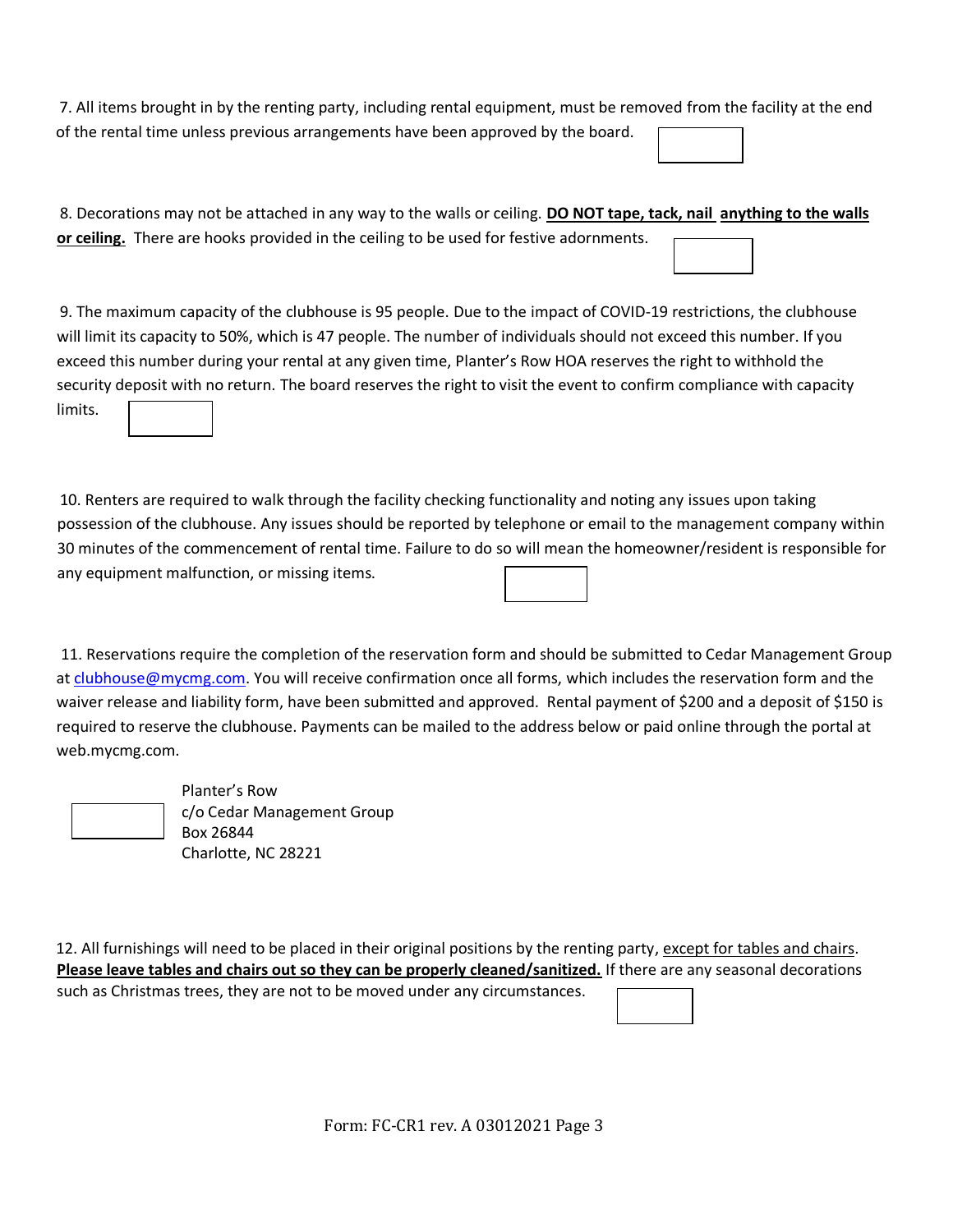| 13. All three clubhouse doors should be locked upon your exit. The key should be returned to the lockbox. Failure to<br>return the key will result in a fine which will be deducted from the security deposit. In addition, the renting party<br>hereby agrees to pay for any and all damage to or loss of furniture, accessories, fixtures or equipment that may occur<br>during the rental period or as a result of their failure to secure the premises.                                                                                                                                                                                                                                                                                                                                                                                                                                                                                                                                                                                                                                                                                         |
|-----------------------------------------------------------------------------------------------------------------------------------------------------------------------------------------------------------------------------------------------------------------------------------------------------------------------------------------------------------------------------------------------------------------------------------------------------------------------------------------------------------------------------------------------------------------------------------------------------------------------------------------------------------------------------------------------------------------------------------------------------------------------------------------------------------------------------------------------------------------------------------------------------------------------------------------------------------------------------------------------------------------------------------------------------------------------------------------------------------------------------------------------------|
| 14. All trash bags should be removed, tied, and placed in the assigned trash receptacles located by the tennis courts.<br>New trash bags are located under the sink and should be used as needed. Excessive trash (overfilling trash<br>receptacles) may lead to a fine and a deduction from the security deposit.                                                                                                                                                                                                                                                                                                                                                                                                                                                                                                                                                                                                                                                                                                                                                                                                                                  |
| 15. Cancellation of rental agreements prior to two (2) weeks before the event will result in both the rental fee check<br>and the deposit check returned to the renting party. Cancellation of rental agreement within the two-week period will<br>result in a \$25 cancellation fee.                                                                                                                                                                                                                                                                                                                                                                                                                                                                                                                                                                                                                                                                                                                                                                                                                                                               |
| 16. The Association reserves the right to revoke any request/approval if sufficient cause is found that any<br>misrepresentation of the facts related to rental request occurred. In which case, there will be an administrative fee of<br>\$25.00 deducted from the rental fee. All other monies will be refunded within two weeks of receipt of the cancellation<br>request, subject to verification of any check clearances.                                                                                                                                                                                                                                                                                                                                                                                                                                                                                                                                                                                                                                                                                                                     |
| 17. Emergencies, complaints, concerns or compliments should be addressed via email to Cedar Management Group at<br>clubhouse@mycmg.com. In case of an emergency call 911.                                                                                                                                                                                                                                                                                                                                                                                                                                                                                                                                                                                                                                                                                                                                                                                                                                                                                                                                                                           |
| 18. The Association reserves the right to change any of the terms of this policy and/or charges for deposits<br>or other applicable fees at its sole discretion, without prior notice.                                                                                                                                                                                                                                                                                                                                                                                                                                                                                                                                                                                                                                                                                                                                                                                                                                                                                                                                                              |
| 19. Release and Indemnification. User assumes all responsibilities, risks, liabilities and hazards incidental to the holding<br>of the function at the facility (including, but not limited to, the serving of any alcoholic beverages) and, irrespective of<br>any acts or omissions by the association or its agents, whether negligent, intentional or otherwise, User releases and<br>forever discharges the association, its officers, directors, employees, agents and members, past, present and future, and<br>agrees to defend, indemnify and hold the same harmless, from and against any and all losses, expenses, liens, claims,<br>demands and causes of action of every kind and character (including those of the permittees, agents, licensees and<br>invitees of User) for death, personal injury, property damage or any other liability damages, fines or penalties, including<br>costs, attorneys' fees and settlements, resulting from any act performed by, or omission on the part of user, its<br>employees, invitees, permittees, agents or licensees, arising out of or in connection with user's use of<br>the facility. |

Form: FC-CR1 rev. A 03012021 Page 4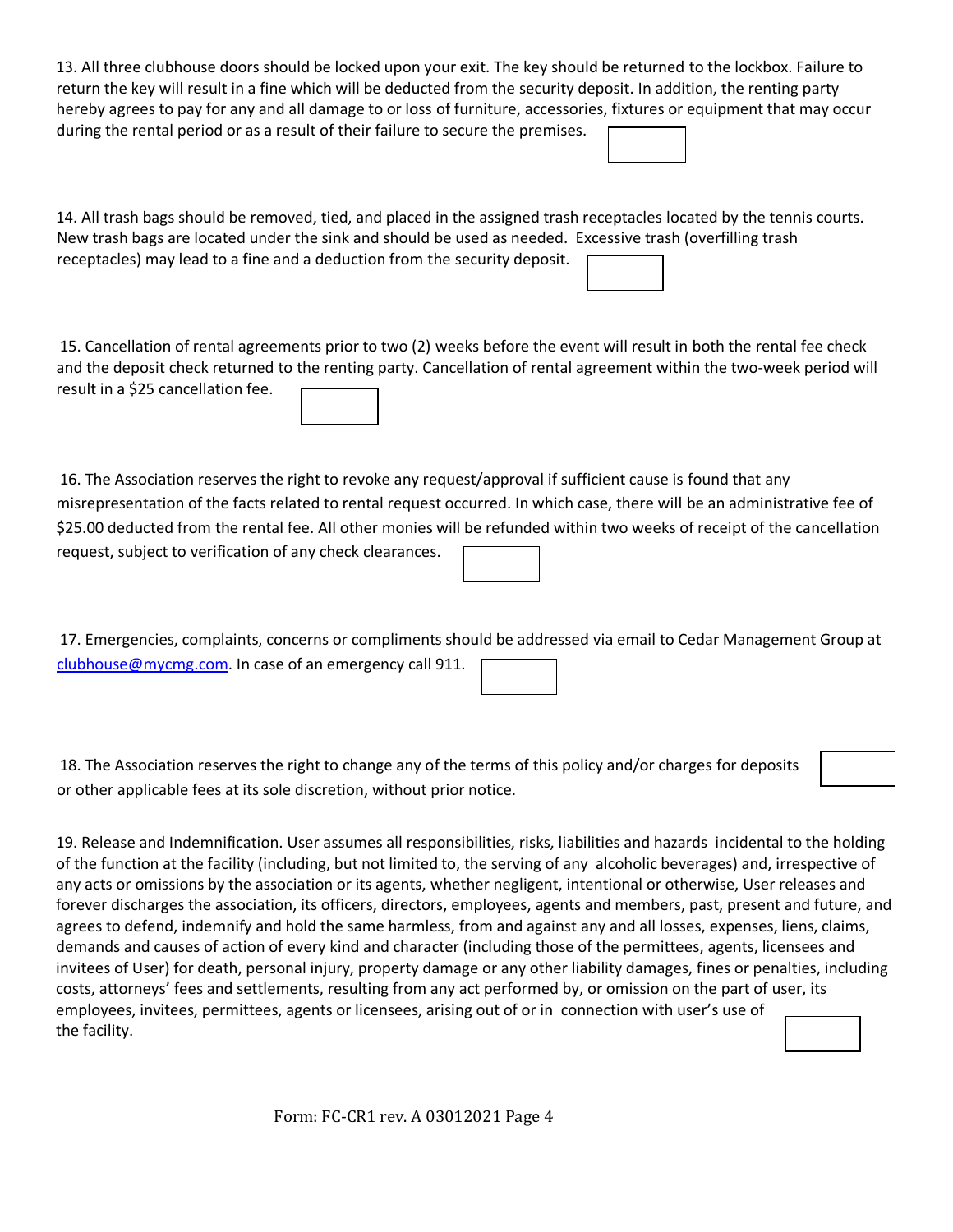20. The following must be performed before leaving the Clubhouse:

- Turn off all exhaust and ceiling fans. Turn off fireplace.
- Turn off television/stereo equipment.
- Remove any spots on the furniture or floor caused during the event.
- Return all utensils, dishes, etc clean to its original position.
- The kitchen should be clean and in original condition.
- Turn off all lights, except outside lights as marked.
- In the winter the heat should be set to 60 degrees and in the summer the air conditioner should be set to 80 degrees.
- Garbage must be bagged, tied shut and put in assigned outside receptacles.
- All three doors to the clubhouse must be locked.
- Key must be returned to the lockbox.

## **Violation Charges**



Any damage, paint touch-up, broken or marked furniture, missing items will result in a deduction from the deposit. In some cases, the cost of repairs, cleaning, etc., will be higher than the deposit and the clubhouse renter will be billed accordingly.

One or more of the following violations will result in a deduction from your deposit:

1. Failure to leave the clubhouse in the same condition as it was found.

2. DO NOT PUT DECORATIONS, POSTERS, SIGNS, BALLOONS, ETC., ON THE WALLS OR CEILINGS. You will be charged a minimum of \$25 maintenance fee for time in addition to the cost of the paint.

3. Failure to turn off television/stereo equipment.

4. Failure to remove any spots on the furniture or floor caused during the event.

5. Failure to bag garbage, tie it shut and put in outside plastic bin marked "trash."

6. Failure to turn off all lights (except outside lights as marked), including bathroom lights.

7. Failure to lock the three clubhouse doors upon exiting. The Clubhouse Renter will be responsible for any vandalism and or damages resulting from leaving the doors unlocked.

8. The use of tobacco products, smoking or vaping results in a \$100 fine.

9. Using Planter's Row's consumable products and supplies found in the refrigerator or cabinets.

10. Failure to return the key to the lockbox results in a \$100 fine.